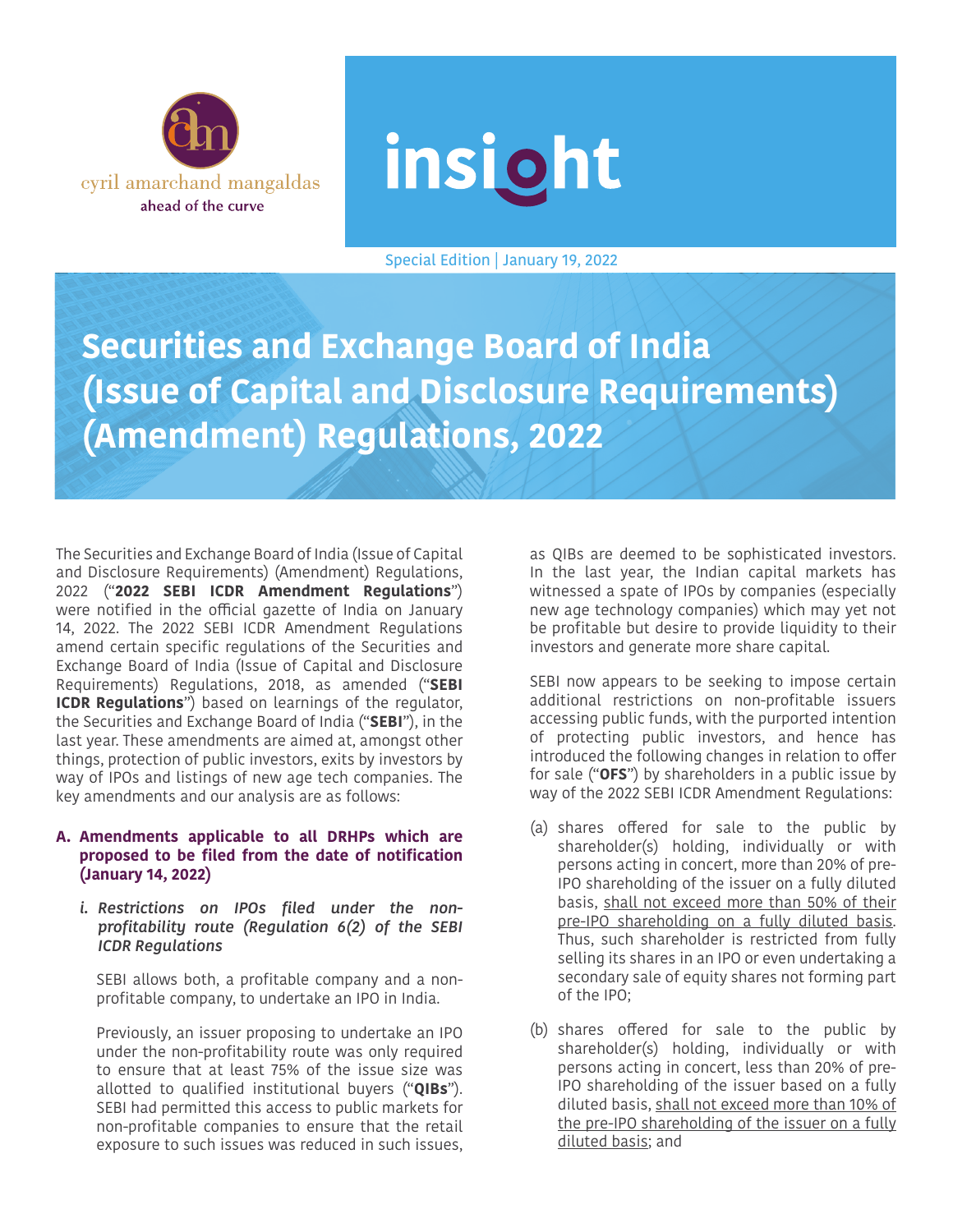



(c) if the shareholder(s) mentioned in (a) above are alternative investment funds (category I or II) ("**AIF**"), foreign venture capital investors ("**FVCI**") or venture capital funds ("**VCF**"), such shareholders shall continue to be subject to a six month lock in, post the IPO, for the remainder of the equity shares held by them.

It is pertinent to note that the restriction mentioned in (a) above, is capped to 50% of the pre-IPO shareholding of the selling shareholder in the issuer whereas the restriction in (b) is capped to 10% of the pre-IPO share capital of the issuer. Hence, a shareholder in the category falling under (b) can, depending on its shareholding, sell a greater proportion of shares than a shareholder falling under (a) or even completely exit in the IPO.

Further, the definition of "persons acting in concert" has been linked to the meaning ascribed to such term in accordance with the provisions of the Securities and Exchange Board of India (Substantial Acquisition of Shares and Takeovers) Regulations, 2011, as amended.

Hence, investors in any company going public should be mindful of voting arrangements with other shareholders as this could have an impact on being categorised as a person acting in concert and consequently on the quantum of equity shares that may be offered for sale in the IPO. Existing arrangements may need to be revisited before the draft is filed with the regulator.

We understand that the intent of the regulator by way of the above is to: (a) control the quantum of the secondary components in the IPOs of non-profitable issuers and ensure continued skin in the game for pre-IPO investors in a company; (b) reduce post listing volatility in the listed securities of such issuers; and (c) nudge issuers to include a meaningful primary component in their IPO, which can enable such companies to be profitable in the future. However, the restrictions placed by the regulator on the use of fresh issue proceeds (discussed below under point (iii)) may run counter to this intent.

## *ii. Minimum holding period of six months of securities held by AIFs, FVCIs and VCFs to apply to bonus issues as well*

Prior to the 2022 SEBI ICDR Amendment Regulations, in certain issues, a view was taken that bonus equity shares issued to AIFs, FVCIs and VCFs, prior to the filing of the DRHP, were also free from being locked-in as long as the underlying equity shares or convertibles were held for a period of six months.

Pursuant to the 2022 SEBI ICDR Amendment Regulations, the regulator has clarified that if bonus equity shares are issued to AIFs, FVCIs and VCFs prior to the filing of the DRHP, then the holding period of the bonus equity shares as well as the underlying equity shares together, must be six months for such equity shares to be exempt from the lock-in.

## *iii. Objects and monitoring of fresh issue proceeds*

## **Objects of the Issue:**

Under the 2022 SEBI ICDR Amendment Regulations, where the issue proceeds are proposed to be utilised towards inorganic acquisitions or investments in target entities that have not been identified ("**Blindpool Acquisition Object**"):

- (a) the amounts proposed to be raised towards such Blindpool Acquisition Object together with general corporate purpose (for which a standalone limit of 25% of the issue proceeds is already prescribed) shall be capped at 35% of the total amount raised; and
- (b) the Blindpool Acquisition Object, in any event, shall be capped at 25% of the total amount being raised.

The above limits shall not apply where the acquisitions or investment target has been identified in the DRHP and RHP and appropriate disclosures have been included.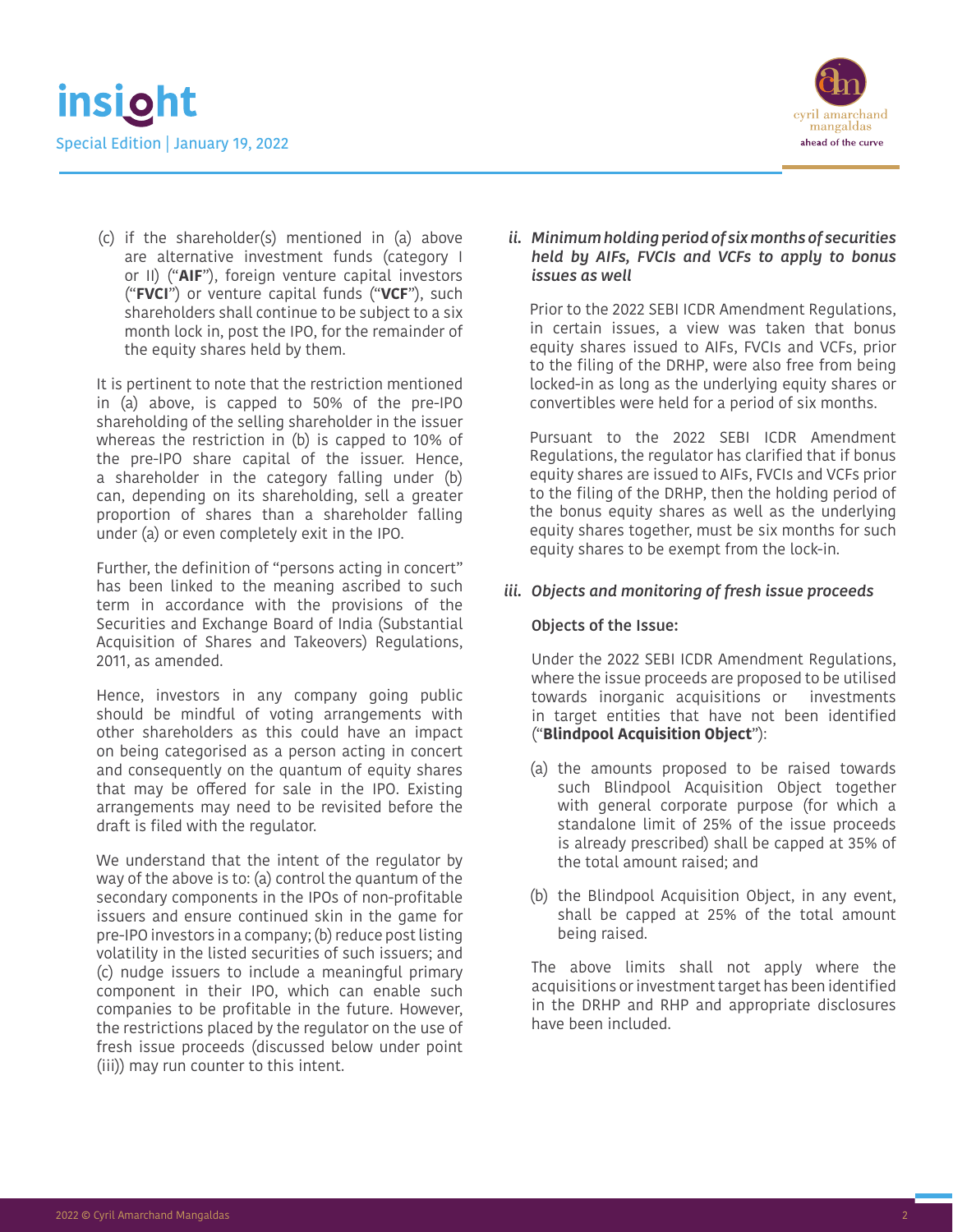



We believe that the changes in paragraph (iii) herein have been made in light of recent IPOs of new age technology companies where the issue proceeds from the primary component of the IPO was proposed to be used to fund inorganic growth without specific identification of acquisition or investment targets. The regulator expects such amendments to safeguard investors' funds and reduce the uncertainty in deployment of funds towards such objects. However, as mentioned above, this restriction on the use of fresh issue proceeds can hamper the growth of new age technology companies, which are typically nimble and flexible in their approach and may seek opportunistic acquisitions from time to time.

## **Monitoring of Issue Proceeds:**

SEBI has strengthened the post IPO monitoring mechanism of the funds raised under the primary component of the IPO by way of the following measures:

- (a) only credit rating agencies registered with SEBI have been allowed to act as monitoring agencies instead of scheduled commercial banks and public financial institutions;
- (b) the entire proceeds under the primary component of the IPO is to be monitored instead of 95% of the issue proceeds (as previously required). Proceeds earmarked towards general corporate purposes shall also come under the ambit of the monitoring agency; and
- (c) revision in the format of the report to be issued by the monitoring agency to ensure the following:
	- verification of sub-heads under each object by the monitoring agency;
	- verification of documentary evidence by the monitoring agency against each object (including sub-heads); and
	- inclusion of "general corporate purpose" as a separate heading in the report.



## *iv. Preparation of restated financial statements and proforma financials*

Prior to the 2022 SEBI ICDR Amendment Regulations, the restated financial statements of the issuer were required to be audited and certified by the statutory auditor who held a valid peer review certificate issued by the Peer Review Board of the Institute of Chartered Accountants of India ("**ICAI**"). The 2022 SEBI ICDR Amendment Regulations now permit not only the statutory auditors of the issuer, but also, a chartered accountant holding a valid peer review certificate issued by the Peer Review Board of the ICAI ("**CA**") to audit and certify restated financial statements that are required to be included in offer documents. Similarly, CAs are, in addition to statutory auditors, now permitted to certify proforma financials and issue certificates on the consideration paid or received and the mode of financing in case of non-material acquisitions or divestments.

This amendment will provide flexibility to issuers to approach CAs to audit and sign restated financial statements, certify proforma financial statements and issue certificates in case of nonmaterial acquisitions or divestments. However, from a diligence perspective preference would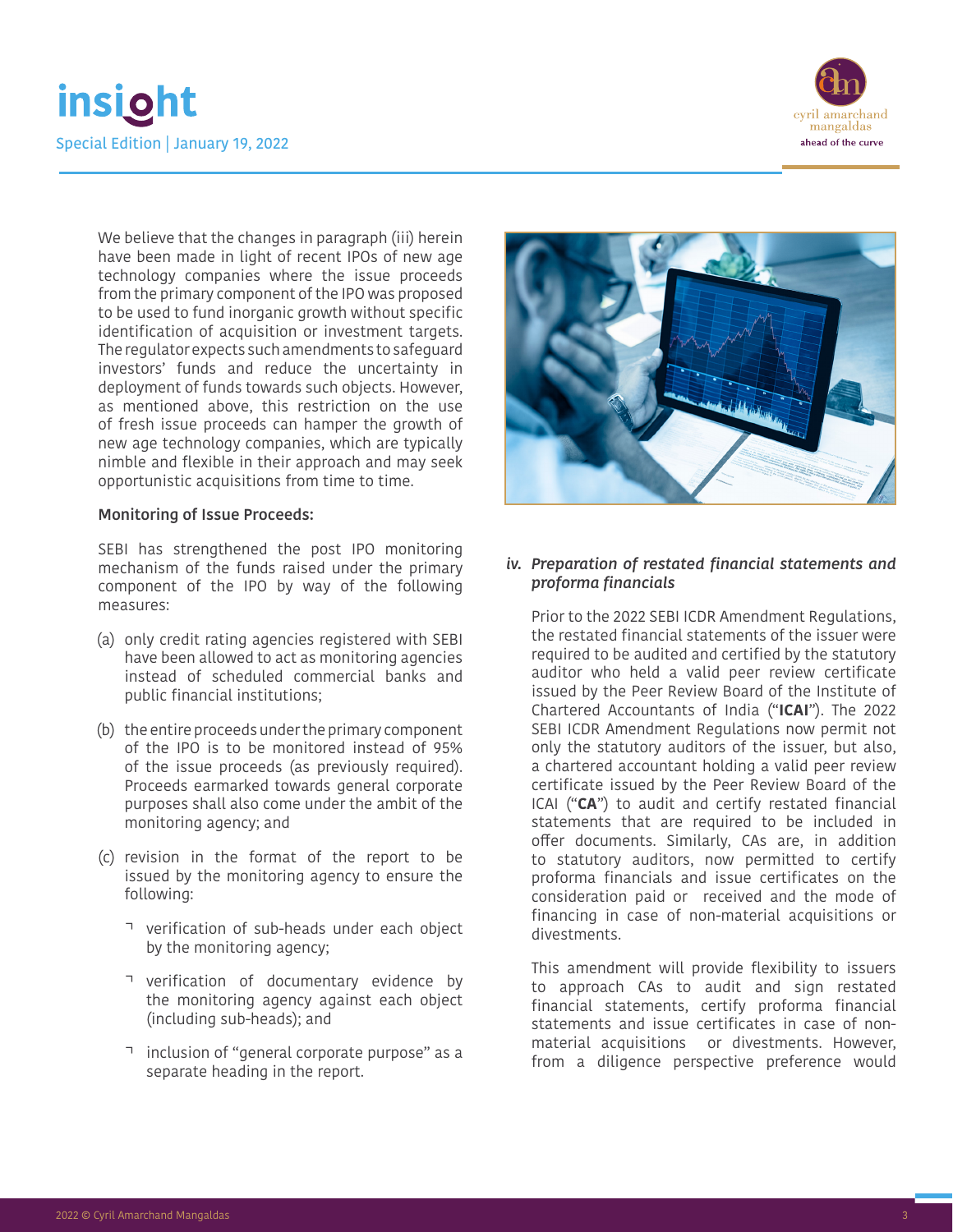

always be that the existing statutory auditor, who has knowledge of the financial statements of the company, prepares such restated financial statements / proforma financial statements. This position or potential concern has also been recognised by the regulator as it has, by way of the amendment, mandated issuers to include as a top 10 risk factor, the fact that restated financial statements or proforma financial statements have been prepared by a CA and not the statutory auditor of the issuer.

## *v. Other amendments*

Under the 2022 SEBI ICDR Amendment Regulations, the regulator has also introduced a few additional compliance and disclosure requirements, including:

- (a) confirmation from the issuer, promoters and directors that they have not been identified as a fraudulent borrower by any bank or financial institution or consortium thereof;
- (b) reduction in timelines (to four days) for refund of IPO proceeds in case of (i) non receipt of minimum subscription; and (ii) failure to receive listing and trading permissions from the stock exchanges where the securities are proposed to be listed; and
- (c) changes to the cover page of the DRHP so as to include the details of the selling shareholders in a tabular form along with the details of their offer for sale, average cost of acquisition and other details as specified by the regulator from time to time.

## **B. Amendments applicable to all IPOs opening for subscription on or after April 1, 2022**

#### *i. Lock in period for Anchor Investors*

Prior to the 2022 SEBI ICDR Amendment Regulations, equity shares allotted to anchor investors were locked-in for a period of 30 days from the date of allotment in the IPO. Pursuant to the 2022 SEBI ICDR Amendment Regulations, 50% of the equity shares allotted to anchor investors shall be locked-in for a period of 30 days and the balance 50% shall be locked-in for a period of 90 days from the date of allotment in the IPO.

The additional lock-in period for the anchor investors is potentially intended to provide more confidence to the investors and reduce the trading volatility in listed equity shares once the anchor lock-in ceases. One hopes that there won't be volatility on the 30th day and then on the 90<sup>th</sup> day.

## *ii. Revised allocation methodology for allocation to Non-Institutional Investors ("NIIs"):*

Prior to the 2022 SEBI ICDR Amendment Regulations, allotment to NIIs was undertaken on a proportionate basis. Typically, NIIs approach scheduled commercial banks and non-banking finance companies to obtain IPO financing. Such IPO financing is availed to enable NIIs to bid for large quantities of securities, with a view to receive a higher allocation of equity shares in the IPO and hopefully benefit from listing gains. In order to curb this practice and overall demand, SEBI has introduced the following allocation methodology for NIIs:

- (a) 1/3rd of the allocation in the NII category shall be reserved for applicants with application size of more than Rs. 2 lacs but less than Rs. 10 lacs;
- (b) 2/3rd of the allocation in the NII category shall be reserved for applicants with application size of more than Rs. 10 lacs;
- (c) in the event of undersubscription in (a) or (b), inter-se spill over shall be permitted; and
- (d) allotment to NIIs shall be based on the "draw of lots" (draw of lots to allot minimum application size to applicants, in case of oversubscription and balance allotment on proportionate basis).

It is pertinent to note that the above is distinct from the allocation methodology for retail investors. While retail investors are assured of a minimum of one bid lot in the IPO, the revised allocation methodology to NIIs proposes to provide a minimum application size (of more than Rs. 2 lacs or more than Rs. 10 lacs, as applicable) and thereafter a proportionate allotment. In the event the minimum application size cannot be provided to all NIIs who have bid in the IPO, a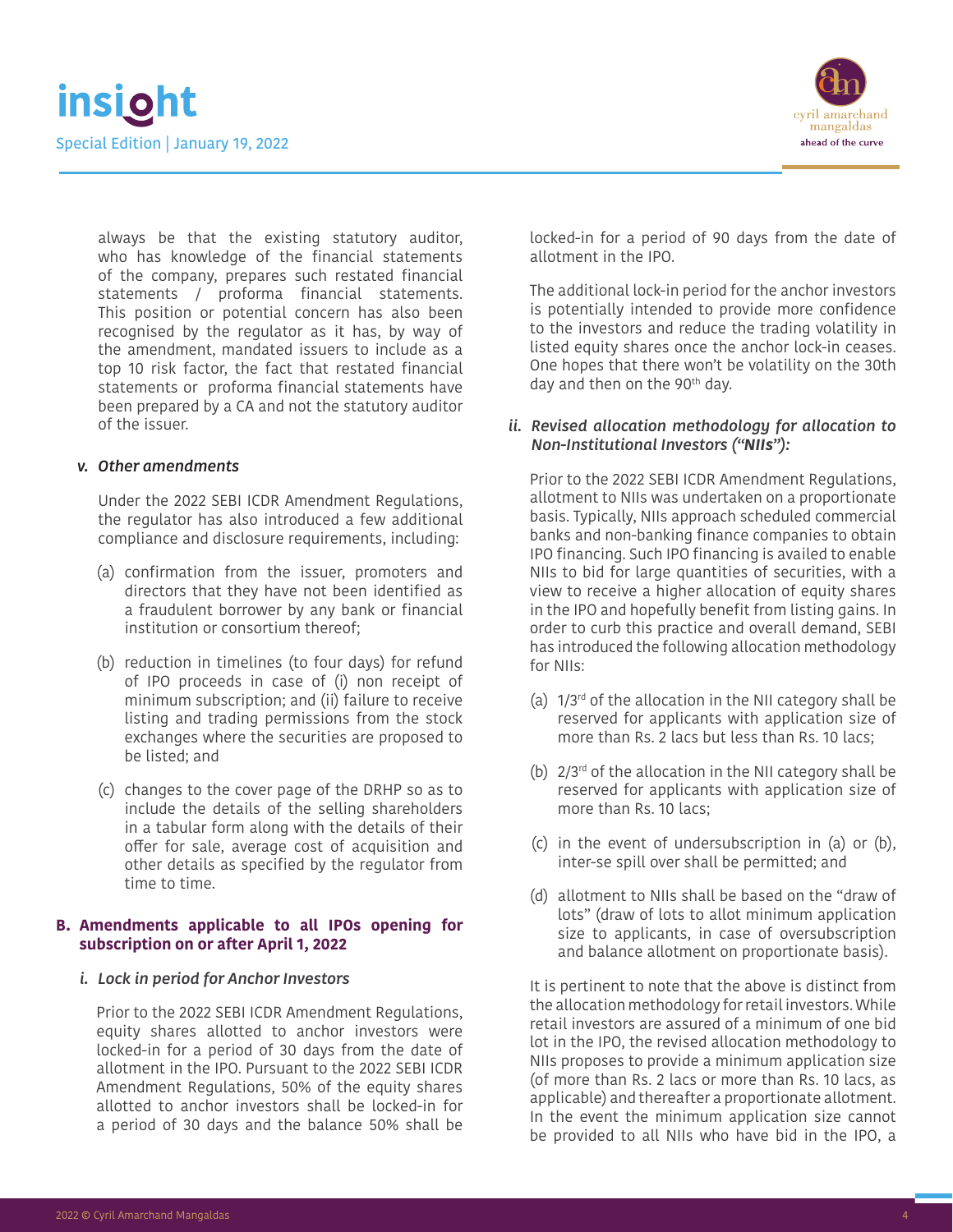

draw of lots will take place which will result in only certain NIIs getting the allotment equivalent to the minimum application size and the remaining NIIs not getting any allotment in the IPO.

## **C. Amendments applicable to all IPOs with immediate effect**

## *i. Minimum statutory gap for Price Band*

A gap of minimum 5% in price will need to be maintained between the lower end and upper end of the price band. This amendment has been introduced to (a) curtail the practice of keeping a small gap between the lower and upper end of the price band as had been done in past issues (where a one rupee difference was there between the lower and upper end of the price band); and (ii) ensure transparency in the book building and price discovery process.

## **Conclusion**

The 2022 SEBI ICDR Amendment Regulations are primarily a reaction to some of the IPOs of 2021. While some amendments maybe considered a welcome step in the market regulator's endeavours to ensure growth and development of the Indian securities market, restrictions on secondary components for non-profitable issuers seem to disregard the principle of determination of the fate of an IPO by market forces. The bulk of the amendments may make undertaking an IPO in India more complicated than it already is and they also do not fully recognise the contribution of new age technology companies/nonprofitable companies to India's growth. The effectiveness of the amendments and the impact of these amendments to listing in India will need to be analysed on their implementation.